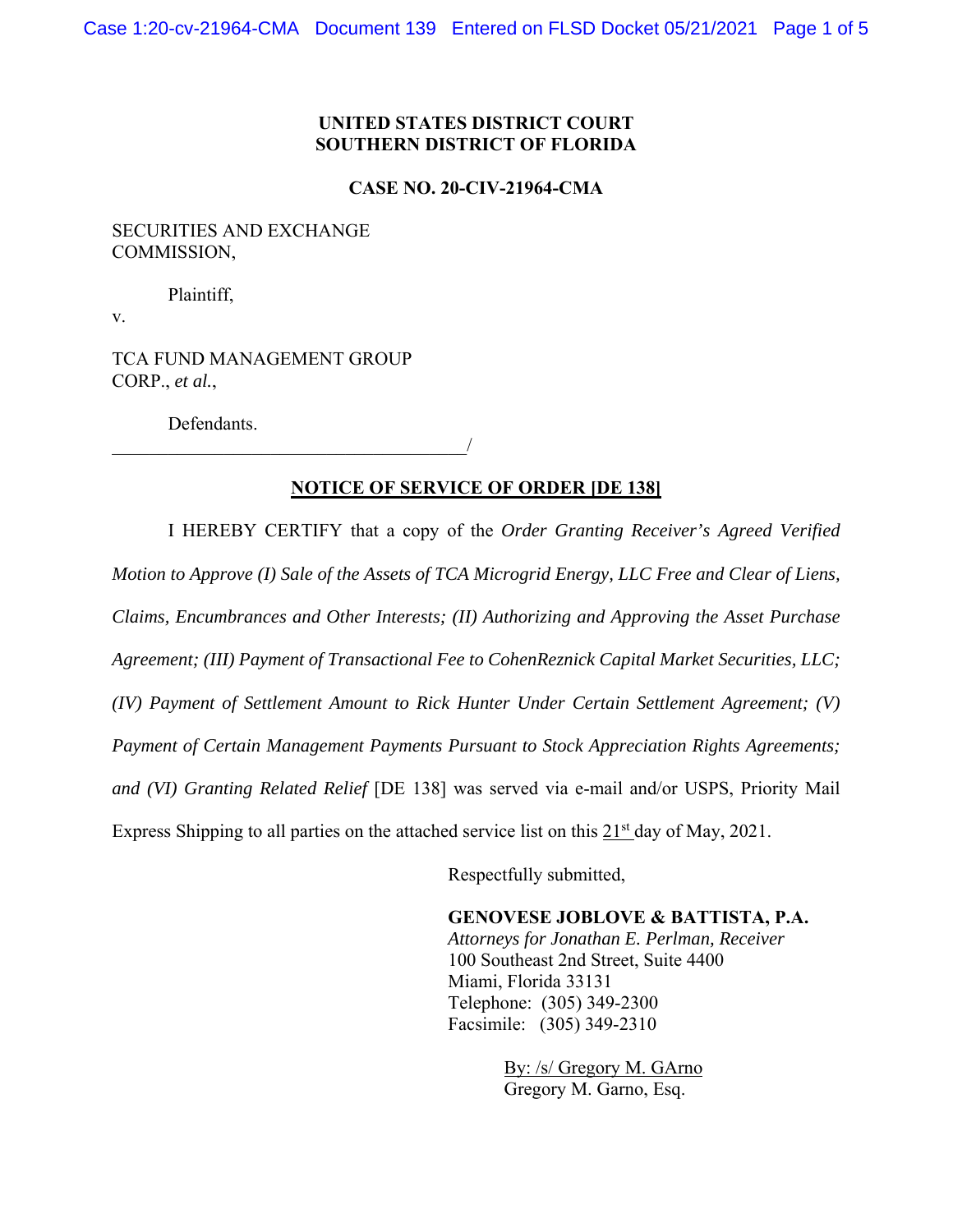Case 1:20-cv-21964-CMA Document 139 Entered on FLSD Docket 05/21/2021 Page 2 of 5

Florida Bar No. 87505 E-mail: ggarno@gjb.law Elizabeth G. McIntosh, Esq. Florida Bar No. 101155 E-mail: emcintosh@gjb-law.com

## **SERVICE LIST**

BAKER & MCKENZIE LLP 1111 Brickell Avenue, Suite 1700 Miami, Florida 33131 Mark D. Bloom mark.bloom@bakermckenzie.com John R. Dodd john.dodd@bakermckenzie.com Reginald Sainvil reginald.sainvil@bakermckenzie.com *Attorneys for Joint Official Liquidators of TCA Global Credit Fund, Ltd.* 

Internal Revenue Service 110 N. City Parkway MS 5021/Bennett Las Vegas, NV 89106

Internal Revenue Service P.O. Box 409101 Ogden, UT 84409

Department of Treasury Internal Revenue Service Ogden, UT 84201-0011

Colorado Department of Revenue 1881 Pierce St, Entrance B Lakewood, CO 80214

Illinois Department of Revenue P O Box 19053 Springfield, IL 62794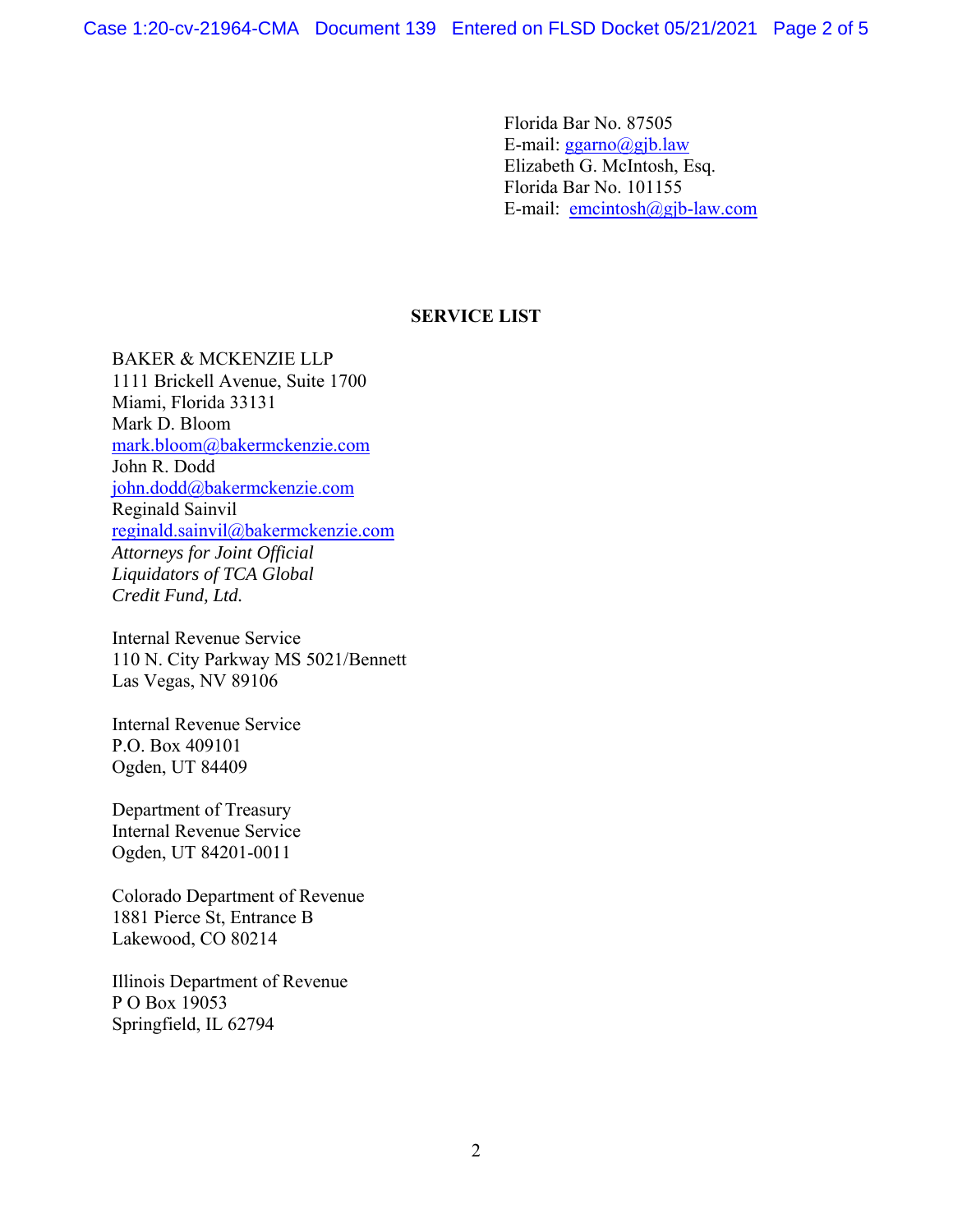Michigan Department of Treasury 430 W Allegan St Lansing, MI 48933

State Processing Center P O Box 15198 Albany, NY 12212-5198

Comptroller of Maryland Revenue Administration Division 110 Carroll Street Annapolis, MD 21411-0001

Maine Revenue Services P O Box 9117 Augusta, ME 04332-9117

Department of Taxation P O Box 1500 Richmond, VA 23218-1500

Franchise Tax Board P O Box 942857 Sacramento, CA 94257-0501

Department of Revenue Services State of Connecticut P O Box 5019 Hartford, CT 06104-2967

NJ Division of Taxation Revenue Processing Center P O Box 194 Trenton, NJ 08646-0194

Alabama Department of Revenue Gordon Persons Building 50 North Ripley Street Montgomery, AL 36104

California State Board of Equalization 15350 Sherman Way 250 Van Nuys Van Nuys, CA 91406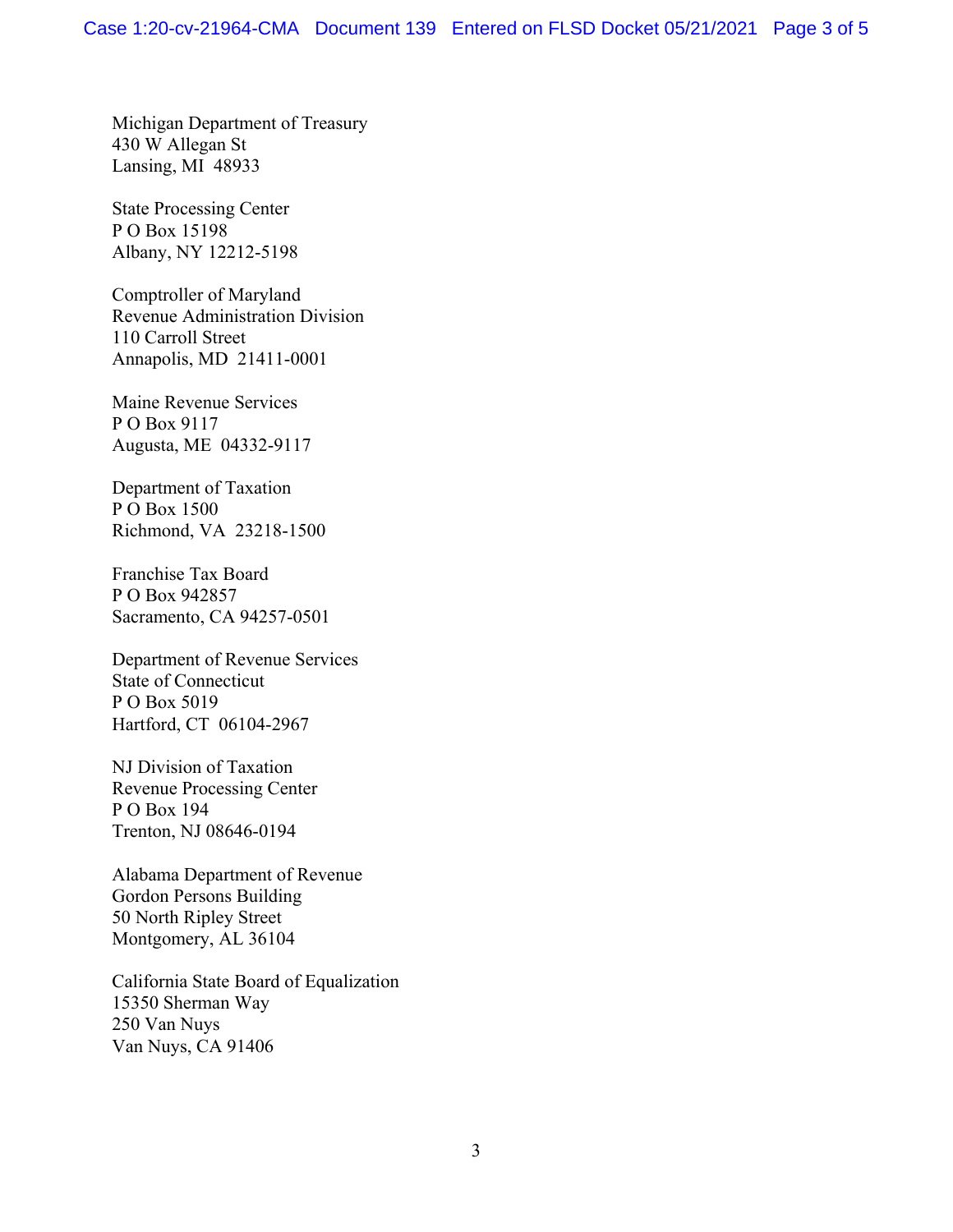Colorado Department of Revenue 1375 Sherman Street Denver, CO 80261

Florida Department of Revenue 5050 West Tennessee Street Tallahassee, FL 32399-0100

Georgia Department of Revenue 1800 Century Center Blvd., N.E. Atlanta, GA 30345

Illinois Department of Revenue PO BOX 1040 Galesburg, IL 61402-1040

Indiana Department of Revenue 1025 Widener Lane South Bend, IN 46614

Maine Revenue Services Compliance Division P.O. Box 9107 Augusta, ME 04332-9107

Massachusetts Department of Revenue 436 Dwight Street Springfield, MA 01103

Minnesota Department of Revenue 600 North Robert Street St. Paul, MN 55101

Missouri Department of Revenue Harry S. Truman State Office Building 301 West High Street Jefferson City, MO 65101

New Mexico Department of Taxation and Revenue 1100 South St. Francis Drive Santa Fe, NM 87504